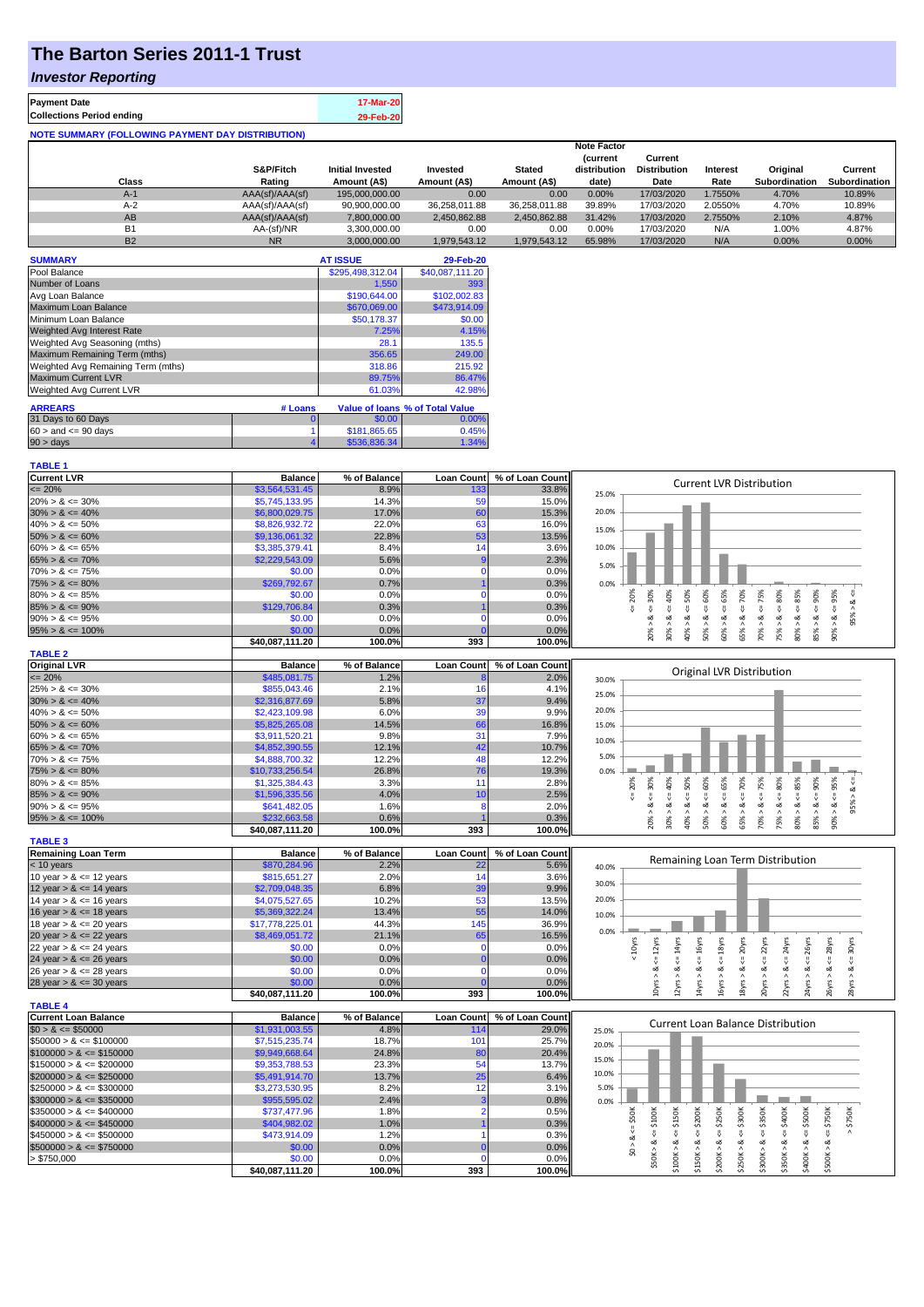# **The Barton Series 2011-1 Trust**

### *Investor Reporting*

| <b>Payment Date</b>                                                            |                                   | 17-Mar-20               |                                 |                         |                                                                                                                    |
|--------------------------------------------------------------------------------|-----------------------------------|-------------------------|---------------------------------|-------------------------|--------------------------------------------------------------------------------------------------------------------|
| <b>Collections Period ending</b>                                               |                                   | 29-Feb-20               |                                 |                         |                                                                                                                    |
| <b>TABLE 5</b>                                                                 |                                   |                         |                                 |                         |                                                                                                                    |
| <b>Loan Seasoning</b>                                                          | <b>Balance</b>                    | % of Balance            | <b>Loan Count</b>               | % of Loan Count         | Loan Seasoning Distribution                                                                                        |
| $= 6$ mths                                                                     | \$0.00                            | 0.0%                    |                                 | 0.0%                    | 30.0%                                                                                                              |
| $> 8 \le 12$ mth                                                               | \$0.00                            | 0.0%                    |                                 | 0.0%                    | 25.0%                                                                                                              |
| $12 > 8 \le 18$ mths                                                           | \$0.00                            | 0.0%                    | 0                               | 0.0%                    | 20.0%                                                                                                              |
| $18 > 8 \le 24$ mths                                                           | \$0.00                            | 0.0%                    | 0                               | 0.0%                    | 15.0%                                                                                                              |
| $2 > 8 \le 3$ years<br>$3 > 8 \le 4$ years                                     | \$0.00<br>\$0.00                  | 0.0%<br>0.0%            | n                               | 0.0%<br>0.0%            | 10.0%                                                                                                              |
| $4 > 8 \le 5$ years                                                            | \$0.00                            | 0.0%                    |                                 | 0.0%                    |                                                                                                                    |
| $5 > 8 \le 6$ years                                                            | \$0.00                            | 0.0%                    | 0                               | 0.0%                    | 5.0%                                                                                                               |
| $6 > 8 \le 7$ years                                                            | \$0.00                            | 0.0%                    |                                 | 0.0%                    | 0.0%                                                                                                               |
| $7 > 8 \le 8$ years                                                            | \$0.00                            | 0.0%                    | 0                               | 0.0%                    | 6 mths<br>mths<br>$12$ mth<br>years<br>6 years                                                                     |
| $8 > 8 \le 9$ years                                                            | \$0.00                            | 0.0%                    | C                               | 0.0%                    | $\leq$ 9 years<br>$\leq$ = 4 years<br>$\le$ 10 years<br>$\leq$ = 8 years<br>$\overline{a}$<br>$\leq$ = 3<br>V<br>V |
| $9 > 8 \le 10$ years                                                           | \$10,534,705.47                   | 26.3%                   | 84                              | 21.4%                   | $12 > 8$ <= 18 mths<br>$4 > 8 < z = 5$ years<br>$6 > 8$ <= 7 years<br>₩<br>7 > 8<br>ø<br>ಷ                         |
| > 10 years                                                                     | \$29,552,405.73                   | 73.7%                   | 30                              | 78.6%                   | 2 > 8<br>3 > 8<br>8 > 8<br>5 > 8<br>18 > 8<br>$\lambda$<br>$\hat{\circ}$                                           |
|                                                                                | \$40,087,111.20                   | 100.0%                  | 393                             | 100.0%                  |                                                                                                                    |
| <b>TABLE 6</b>                                                                 |                                   |                         |                                 |                         |                                                                                                                    |
| Postcode Concentration (top 10 by value)<br>5700                               | <b>Balance</b><br>\$1,411,230.57  | % of Balance<br>3.5%    | <b>Loan Count</b><br>17         | % of Loan Count<br>4.3% | Geographic Distribution                                                                                            |
| 2617                                                                           | \$984,644.98                      | 2.5%                    |                                 | 1.3%                    | 0.2%<br>18.7%                                                                                                      |
| 5108                                                                           | \$929,767.78                      | 2.3%                    |                                 | 2.0%                    |                                                                                                                    |
| 2602                                                                           | \$894,695.97                      | 2.2%                    |                                 | 1.8%                    |                                                                                                                    |
| 2605                                                                           | \$859,522.27                      | 2.1%                    |                                 | 1.3%                    | 5.1%                                                                                                               |
| 5159                                                                           | \$838,255.93                      | 2.1%                    |                                 | 1.8%                    |                                                                                                                    |
| 2620                                                                           | \$803,921.13                      | 2.0%                    |                                 | 1.5%                    | 53.6%                                                                                                              |
| 5162                                                                           | \$802,508.14                      | 2.0%                    | 8                               | 2.0%                    |                                                                                                                    |
| 2615                                                                           | \$649,625.37                      | 1.6%                    | g                               | 2.3%                    | 22.3%                                                                                                              |
| 2906                                                                           | \$621,412.54                      | 1.6%                    | 8                               | 2.0%                    |                                                                                                                    |
| <b>TABLE 7</b>                                                                 |                                   |                         |                                 |                         |                                                                                                                    |
| <b>Geographic Distribution</b>                                                 | <b>Balance</b>                    | % of Balance            | Loan Count                      | % of Loan Count         | SA ACT NSW WA Other                                                                                                |
| <b>Australian Capital Territory</b>                                            | \$8,955,828.30                    | 22.3%                   | 75                              | 19.1%                   |                                                                                                                    |
| New South Wales                                                                | \$2,041,510.91                    | 5.1%                    | 16                              | 4.1%                    |                                                                                                                    |
| Northern Territory                                                             | \$0.00                            | 0.0%                    | O                               | 0.0%                    | Metro / Non-Metro / Inner City Distribution<br>0.9%                                                                |
| Queensland                                                                     | \$0.00                            | 0.0%                    | 0                               | 0.0%                    | 16.0%                                                                                                              |
| South Australia                                                                | \$21,502,500.28                   | 53.6%                   | 241                             | 61.3%                   |                                                                                                                    |
| Tasmania<br>Victoria                                                           | \$0.00<br>\$75,874.68             | 0.0%<br>0.2%            | C                               | 0.0%<br>0.8%            |                                                                                                                    |
| Western Australia                                                              | \$7,511,397.03                    | 18.7%                   | 58                              | 14.8%                   |                                                                                                                    |
|                                                                                | \$40,087,111.20                   | 100.0%                  | 393                             | 100.0%                  |                                                                                                                    |
| <b>TABLE 8</b>                                                                 |                                   |                         |                                 |                         |                                                                                                                    |
| Metro/Non-Metro/Inner-City                                                     | <b>Balance</b>                    | % of Balance            | <b>Loan Count</b>               | % of Loan Count         |                                                                                                                    |
| Metro                                                                          | \$33,302,892.67                   | 83.1%                   | 321                             | 81.7%                   | 83.1%                                                                                                              |
| Non-metro                                                                      | \$6,416,951.95                    | 16.0%                   | 69                              | 17.6%                   |                                                                                                                    |
| Inner city                                                                     | \$367,266.58                      | 0.9%                    |                                 | 0.8%                    | $M$ Metro<br>Non-metro<br>Inner city                                                                               |
|                                                                                | \$40,087,111.20                   | 100.0%                  | 393                             | 100.0%                  |                                                                                                                    |
| <b>TABLE 9</b>                                                                 |                                   |                         |                                 |                         |                                                                                                                    |
| <b>Property Type</b>                                                           | <b>Balance</b>                    | % of Balance            | <b>Loan Count</b>               | % of Loan Count         | <b>Occupancy Type Distribution</b>                                                                                 |
| <b>Residential House</b>                                                       | \$36,758,736.91                   | 91.7%                   | 359                             | 91.3%                   |                                                                                                                    |
| <b>Residential Unit</b>                                                        | \$3,186,679.52<br>\$0.00          | 7.9%<br>0.0%            | 33<br>0                         | 8.4%<br>0.0%            | 5.1%                                                                                                               |
| Rural<br>Semi-Rural                                                            | \$0.00                            | 0.0%                    | O                               | 0.0%                    |                                                                                                                    |
| <b>High Density</b>                                                            | \$141,694.77                      | 0.4%                    |                                 | 0.3%                    |                                                                                                                    |
|                                                                                | \$40,087,111.20                   | 100.0%                  | 393                             | 100.0%                  |                                                                                                                    |
| <b>TABLE 10</b>                                                                |                                   |                         |                                 |                         |                                                                                                                    |
| <b>Occupancy Type</b>                                                          | <b>Balance</b>                    | % of Balance            | Loan Count                      | % of Loan Count         |                                                                                                                    |
| Owner Occupied                                                                 | \$38,023,684.64                   | 94.9%                   | 368                             | 93.6%                   |                                                                                                                    |
| Investment                                                                     | \$2,063,426.56                    | 5.1%                    |                                 |                         |                                                                                                                    |
|                                                                                |                                   |                         | 25                              | 6.4%                    |                                                                                                                    |
|                                                                                | \$40,087,111.20                   | 100.0%                  | 393                             | 100.0%                  | 94.9%                                                                                                              |
| <b>TABLE 11</b>                                                                |                                   |                         |                                 |                         |                                                                                                                    |
| <b>Employment Type Distribution</b>                                            | <b>Balance</b>                    | % of Balance            | <b>Loan Count</b>               | % of Loan Count         | Owner Occupied<br>Investment                                                                                       |
|                                                                                | \$876,876.11                      | 2.2%                    |                                 | 1.8%                    |                                                                                                                    |
| Pay-as-you-earn employee (casual)                                              | \$1,155,283.37                    | 2.9%                    | 11                              | 2.8%                    | <b>LMI Provider Distribution</b>                                                                                   |
|                                                                                | \$31,013,161.52                   | 77.4%                   | 296<br>35                       | 75.3%                   |                                                                                                                    |
| Pay-as-you-earn employee (part time)                                           | \$2,934,884.16                    | 7.3%<br>3.8%            | 14                              | 8.9%<br>3.6%            | 6.6%                                                                                                               |
| Contractor<br>Pay-as-you-earn employee (full time)<br>Self employed<br>No data | \$1,537,994.12<br>\$2,568,911.92  | 6.4%                    | 30                              | 7.6%                    |                                                                                                                    |
|                                                                                | \$40,087,111.20                   | 100.0%                  | 393                             | 100.0%                  |                                                                                                                    |
| <b>TABLE 12</b>                                                                |                                   |                         |                                 |                         |                                                                                                                    |
| <b>LMI Provider</b>                                                            | <b>Balance</b>                    | % of Balance            | <b>Loan Count</b>               | % of Loan Count         |                                                                                                                    |
| QBE                                                                            | \$37,445,785.98                   | 93.4%                   | 377                             | 95.9%                   |                                                                                                                    |
| Genworth                                                                       | \$2,641,325.22                    | 6.6%                    | 16                              | 4.1%                    |                                                                                                                    |
|                                                                                | \$40,087,111.20                   | 100.0%                  | 393                             | 100.0%                  |                                                                                                                    |
| <b>TABLE 13</b>                                                                |                                   |                         |                                 |                         | 93.4%                                                                                                              |
| <b>Arrears</b>                                                                 | <b>Balance</b>                    | % of Balance            | <b>Loan Count</b><br><b>380</b> | % of Loan Count         | $\blacksquare$ QBE<br>Genworth                                                                                     |
| $0 >$ and $\lt = 30$ days                                                      | \$38,129,991.70<br>\$1,238,417.51 | 95.1%<br>3.1%           |                                 | 96.7%<br>2.0%           |                                                                                                                    |
|                                                                                | \$0.00                            | 0.0%                    | O                               | 0.0%                    | Interest Rate Type Distribution                                                                                    |
| $60 >$ and $\leq 90$ days                                                      | \$181,865.65                      | 0.5%                    |                                 | 0.3%                    | 9.1%                                                                                                               |
| $90 > \text{days}$                                                             | \$536,836.34                      | 1.3%                    |                                 | 1.0%                    |                                                                                                                    |
|                                                                                | \$40,087,111.20                   | 100.0%                  | 393                             | 100.0%                  |                                                                                                                    |
| <b>TABLE 14</b>                                                                |                                   |                         |                                 |                         |                                                                                                                    |
| <b>Interest Rate Type</b>                                                      | <b>Balance</b>                    | % of Balance            | <b>Loan Count</b>               | % of Loan Count         |                                                                                                                    |
| Variable                                                                       | \$36,427,256.06                   | 90.9%                   | 361                             | 91.9%                   |                                                                                                                    |
| <= 0 days<br>$30 >$ and $\leq 60$ days<br>Fixed                                | \$3,659,855.14                    | 9.1%                    | 32                              | 8.1%                    |                                                                                                                    |
|                                                                                | \$40,087,111.20                   | 100.0%                  | 393                             | 100.0%                  |                                                                                                                    |
| <b>TABLE 15</b>                                                                |                                   |                         |                                 |                         | 90.9%                                                                                                              |
| <b>Weighted Ave Interest Rate</b><br><b>Fixed Interest Rate</b>                | <b>Balance</b><br>4.28%           | <b>Loan Count</b><br>32 |                                 |                         | <b>■ Variable</b><br><b>Fixed</b>                                                                                  |